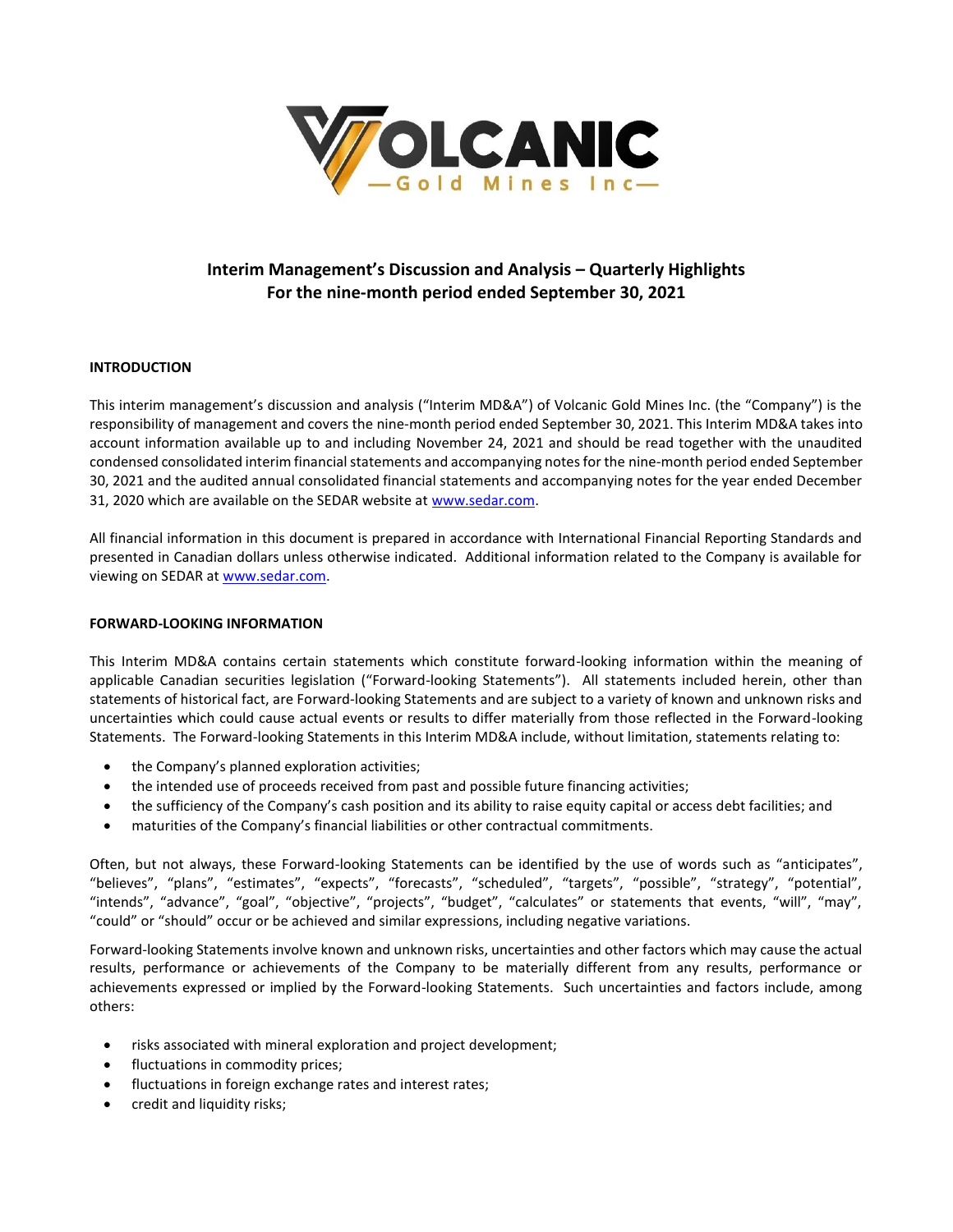- changes in national and local government legislation, taxation, controls, regulations and political or economic developments in countries in which the Company does or may carry on business;
- reliance on key personnel;
- property title matters;
- local community relationships;
- risks associated with potential legal claims generally or with respect to environmental matters;
- adequacy of insurance coverage;
- dilution from further equity financing;
- competition;
- uncertainties relating to general economic conditions; and
- risks relating to a global pandemic, including the coronavirus COVID-19, which could result in government imposed restrictions that could cause a slowdown in global economic growth and impact the Company's business, operations, financial condition and share price;

as well as those factors referred to in the "Risks and Uncertainties" section in this Interim MD&A.

Forward-looking Statements contained in this Interim MD&A are based on the assumptions, beliefs, expectations and opinions of management, including but not limited to:

- all required third party contractual, regulatory and governmental approvals will be obtained for the exploration and development of the Company's properties;
- there being no significant disruptions affecting operations, whether relating to labor, supply, power, damage to equipment or other matter;
- permitting, exploration and development activities proceeding on a basis consistent with the Company's current expectations;
- expected trends and specific assumptions regarding commodity prices and currency exchange rates; and
- prices for and availability of fuel, electricity, equipment and other key supplies remaining consistent with current levels.

These Forward-looking Statements are made as of the date hereof and the Company disclaims any obligation to update any Forward-looking Statements, whether as a result of new information, future events or results or otherwise, except as required by law. There can be no assurance that Forward-looking Statements will prove to be accurate, as actual results and future events could differ materially from those anticipated in such statements. Accordingly, investors should not place undue reliance on Forward-looking Statements.

# **DESCRIPTION OF BUSINESS**

The Company's business is the acquisition and exploration of mineral properties, focused on building multi-million ounce gold and silver resources in under-explored countries. In May 2020, the Company was granted an exclusive option to acquire a 60% interest in the Holly and Banderas gold-silver properties in Guatemala – see Property Review below.

# Financings

On July 27, 2020, the Company completed a non-brokered private placement (the "July Financing") by issuing 20,000,000 units at \$0.25 per unit, for gross proceeds of \$5.0 million. Each unit consists of one common share in the capital of the Company and one-half of one common share purchase warrant. Each whole warrant entitles the holder to purchase one common share at a price of \$0.30 for a period of two years from the closing date. With an investment of approximately \$1.42 million in the July Financing, Silvercorp Metals Inc. ("Silvercorp") acquired beneficial ownership of 19.9% of the Company's issued and outstanding common shares.

Net proceeds from the July Financing are intended to be used for exploration work on the Holly and Banderas properties located in Guatemala (see Property Review below), and for general working capital purposes.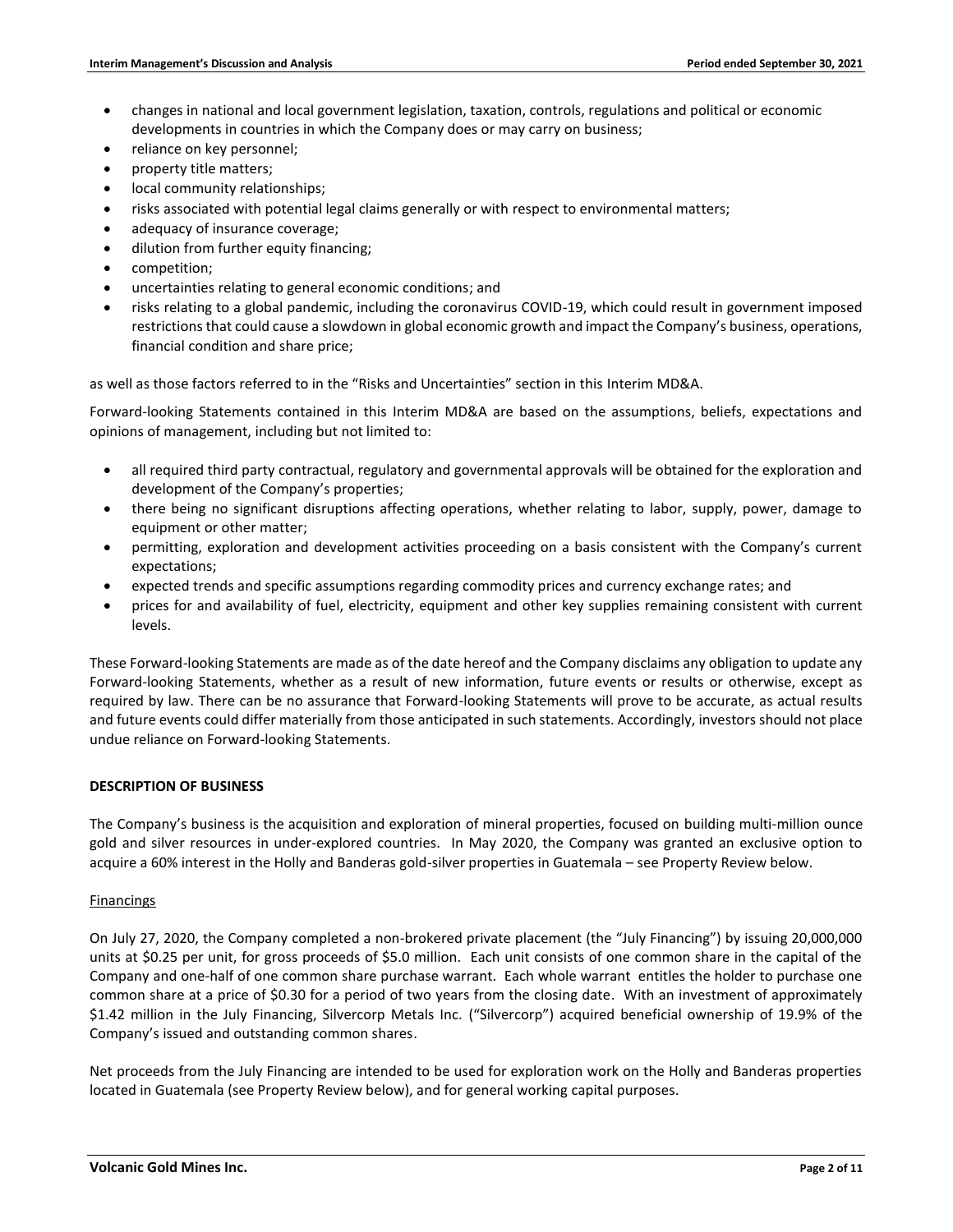On October 20, 2020, the Company completed a bought-deal public financing (the "Offering"), and a concurrent private placement (the "Concurrent Private Placement"), for aggregate gross proceeds of approximately \$8.6 million (the "October Financings"). Pursuant to the Offering, the Company issued 12,546,500 units at a price of \$0.55 per unit for aggregate gross proceeds of \$6,900,575. Pursuant to the exercise by Silvercorp of a participation right to maintain its 19.9% interest in the Company, the Company completed the Concurrent Private Placement with the issuance of 3,117,100 units to Silvercorp at \$0.55 per unit for gross proceeds of \$1,714,405. Each unit in the October Financings consists of one common share in the capital of the Company and one-half of a warrant. Each whole warrant entitles the holder thereof to purchase one common share at a price of \$0.70 until April 20, 2022.

Net proceeds from the October Financings are intended to be used for the exploration and advancement of the Company's principal assets in Guatemala and for general working capital purposes.

# Property Review

# *Holly and Banderas Properties, Guatemala*

In May 2020, the Company signed an agreement whereby it was granted by Radius Gold Inc. ("Radius") the exclusive option (the "Option") to acquire a 60% interest in the Holly and Banderas gold-silver properties in Guatemala. The Company may exercise the Option by raising a minimum \$3.0 million (completed on July 27, 2020) and spending US\$7.0 million on exploration of the Properties within 48 months from the date drilling permits for the properties are granted. An initial US\$1.0 million must be spent on exploration within 12 months of receiving the required drill permits, including a minimum 3,000 metres of drilling. The Company also made a cash payment to Radius of \$100,000. Upon exercise of the Option, the Company will enter into a standard 60/40 joint venture with Radius in order to further develop the properties.

The Company also has the exclusive right for 24 months following the execution of the Option to evaluate the other property interests of Radius in eastern Guatemala and to enter into an agreement to acquire an interest in any of such other properties on reasonable mutually agreed upon terms.

# Holly Property

In April 2021, the Company commenced a 3,000 metre diamond core drilling program at Holly, with the emphasis on exploring for high grade shoots associated with the intersection of the Jocotan Fault Zone and the NW-SE trending high grade vein systems, El Pino and La Peña. As of the date of this Interim MD&A, results from the initial 23 holes completed on the La Peña target and the El Pino and Alpha structures have been received. Highlights include:

- 28 holes completed to date testing three distinct vein sets cutting the Jocotan fault zone.
- Drilling cuts high grade gold and silver at La Peña and confirms vein orientations.
- Veins appear to be increasing in size with depth.

# *La Peña Target*

*Table 1. Diamond drill significant results from Holly Project La Peña Target. Drilled intervals are shown with true widths estimated to be 88% of drilled interval.*

| <b>Drill Hole</b> | From   | To     | Interval (m) | Au $(g/t)$ | Ag $(g/t)$ |
|-------------------|--------|--------|--------------|------------|------------|
| HDD21-001         | 46.10  | 47.70  | 1.6          | 24.10      | 568        |
| HDD21-001         | 53.70  | 60.60  | 6.9          | 4.90       | 85         |
| HDD21-002         | 95.15  | 106.27 | 11.12        | 6.29       | 282        |
| including         | 95.15  | 98     | 2.85         | 15.50      | 342        |
| & including       | 102.35 | 105.22 | 2.87         | 8.08       | 633        |
| HDD21-003         | 101.85 | 112.50 | 10.65        | 5.29       | 256        |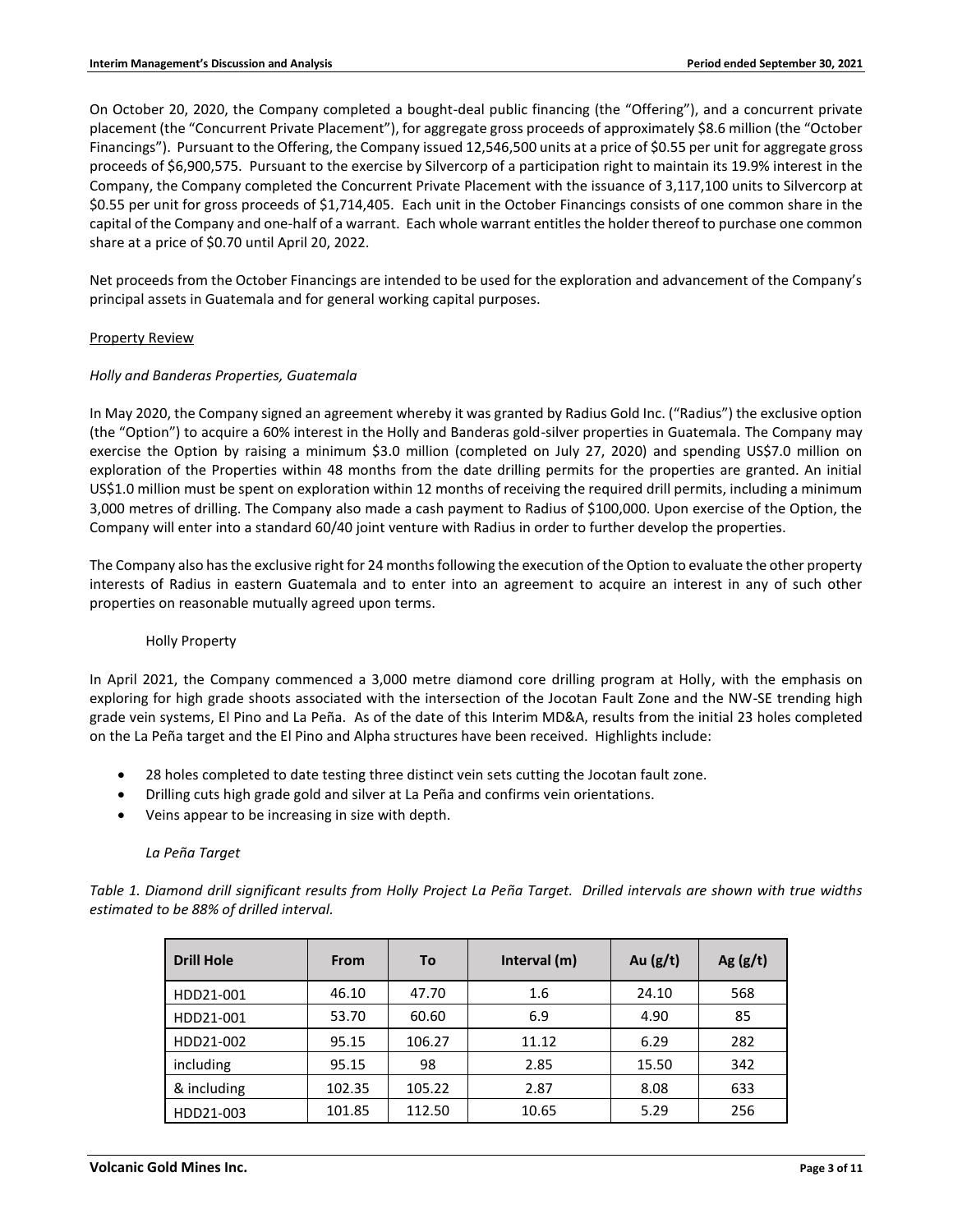| HDD21-004   | 119.8  | 143.35 | 24.0  | 3.10                     | 694    |
|-------------|--------|--------|-------|--------------------------|--------|
| HDD21-014   | 51     | 79.3   | 28.3  | NSR*                     | 42     |
| including   | 52.22  | 54.75  | 2.53  | 2.90                     | 108    |
| & including | 57.7   | 59.8   | 2.1   | 3.60                     | 92     |
| HDD21-015   | 108.65 | 124.2  | 15.55 | 7.67                     | 615    |
| including   | 108.65 | 115.9  | 7.25  | 16.20                    | 848    |
| HDD-21-016  | 77.00  | 79.00  | 2.00  | 4.15                     | 154    |
| HDD-21-017  | 134.25 | 143.08 | 8.83  | 8.81                     | 355    |
| HDD-21-018  | 71.67  | 73.20  | 1.53  | 1.81                     | 57     |
| HDD-21-019  | 28.97  | 30.50  | 1.53  | 191.80                   | 539    |
| and         | 171.90 | 178.42 | 6.52  | 11.72                    | 340    |
| including   | 172.90 | 176.60 | 3.70  | 20.36                    | 576    |
| HDD-21-020  | 61.70  | 67.10  | 5.40  | 4.38                     | 350    |
| including   | 63.00  | 64.00  | 1.00  | 20.70                    | 1616   |
| and         | 131.00 | 134.20 | 3.20  | $\overline{\phantom{a}}$ | 255    |
| HDD-21-021  | 53.37  | 54.55  | 1.18  | 0.19                     | 40     |
| HDD 21-022  | 21.35  | 22.87  | 1.52  | 7.00                     | 48     |
| and         | 27.45  | 32.02  | 4.57  | 1.05                     | 14     |
| including   | 28.97  | 30.90  | 1.93  | 1.86                     | 12     |
| And         | 50.32  | 51.85  | 1.53  | 5.34                     | 5      |
| HDD-21-023  | 196.72 | 198.25 | 1.53  | 1.93                     | 171    |
| and         | 202.82 | 207.40 | 4.58  | 79.84                    | 5,053  |
| including   | 204.45 | 205.7  | 1.25  | 289.50                   | 18,329 |

*Some minor variations in the numbers and interval reported are due to rounding.*

# *\* NSR = no significant result.*

The initial focus at the Peña vein system was to define the vein within the broad zone of the Jocotan fault breccia, extending the mineralization down dip to the zone with consistent high grades that were intersected in holes HDD-21-017 and 019. HDD-21-021 and HDD-21-023 were drilled to cut the Peña vein to the south of the Jocotan fault zone. HDD-21-021 cut minor upper-level veining with weaker mineralization including 1.18 metres of 0.19 g/t Au and 40 g/t Ag from 53.37 to 54.55 metres within felsic tuffs. Roughly 80 metres down dip, HDD-21-023 cut the structure hosted in laminated mudstones where the vein returned 4.58 metres @ 79.84 g/t Au and 5,053 g/t Ag. This hole confirms the strike extent of the Peña vein to the south and demonstrates that the inter-bedded volcanics and sediments are potentially good hosts for high grade gold and silver mineralization at Holly.

HDD-21-022 was drilled within the footwall of Peña and did not intersect the main structure. The significant results from 022 are footwall splay veins off Peña. It appears some fault offsets made it more challenging to extend mineralization to the north in the Paleozoic Phyllites, although results on holes HDD-21-026 and 027 to the north are still pending.

# *El Pino and Alpha Structures*

Drill holes HDD21-005 to HDD21-013 tested the El Pino vein system. Narrow intercepts of medium and anomalous grade gold/silver were intersected. These holes tested historic surface anomalies. Drilling at El Pino cut the vein zone significantly higher than intercepts at La Peña and that may account for the narrow results. At the Alpha zone, the system was not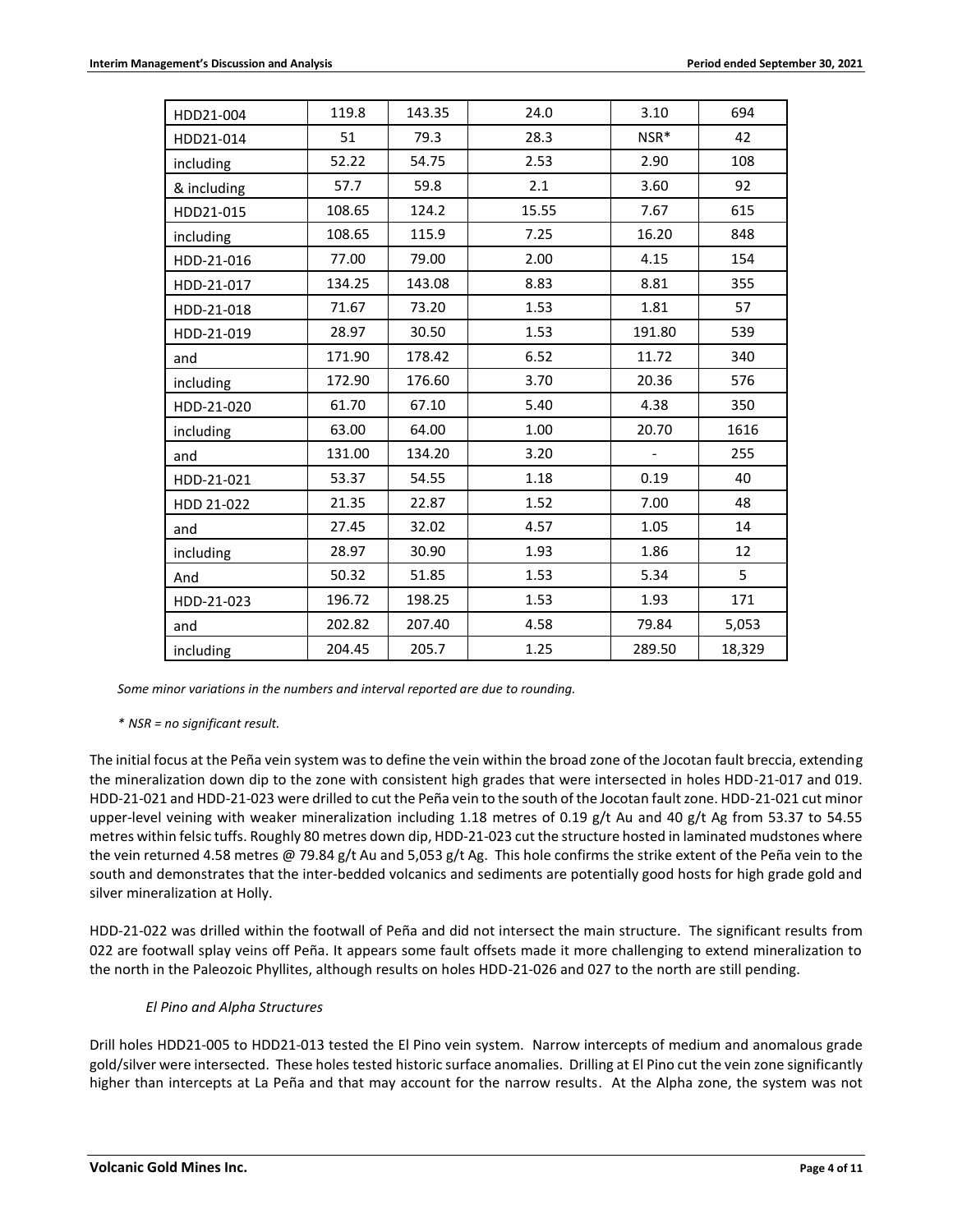targeted within the 200 metre wide Jocotan fault breccia, which drilling at La Peña indicates may be a key control on the mineralizing system.

#### *Current Status*

Field crews have continued detailed mapping and sampling at Holly project. This work has identified new drill targets on splay structures of the Jocotan fault where two large zones of mineralized breccia have been mapped and are coincident with high grade soil and rock chip results.

The Company plans systematic drill testing of these new targets including the Jocotan splay faults and to continue testing the extensions, both strike and dip, of La Peña vein system. Assays are still pending on drill holes HDD-21-024 to 028 and the samples from the detailed rock chip sampling of the Jocotan splay targets. Drilling is planned to recommence at Holly once outstanding assays have been received and interpreted.

As part of the ongoing community support programs, the Company is also currently working with the local communities around Holly to increase water supply. Several wells in the region are dry and good water supply is a significant issue for the local villages. In co-operation with the local communities, the Company is running water resource and hydrogeological studies and assisting with improving the water infrastructure of the communities at the Holly project.

# Banderas Property

In March 2021, the Company announced results from its continuing exploration program at the Banderas Property. Highlights of the results are:

- Pyramid Hill vein systems extended for over 1,800 metres along strike. Mapping and sampling defined a NW/SE broad zone of stockwork and brecciation hosting multiple quartz veins of up to 3 metres width with both shallow and vertical dips. Rock chip and sub crop sampling returned grades up to 6.2 g/t Au and 273 g/t Ag.
- Zapote mineralization identified 1,500 metres along strike to the southeast beyond extensive cover, returning up to 2.7 g/t Au and 14.7 g/t Ag from surface vein outcrop sampling. Zapote zone now mapped along a 3,100 metre strike length.

The Banderas Property is located 7 kilometres south of the Holly Property. Previous work on the Banderas property has identified two extensive gold/silver bearing vein systems, the Pyramid Hill and the Zapote Zones.

The Pyramid Hill zone consists of two northwest trending sub-parallel vein zones located approximately 500 metres apart, called the Pyramid Hill ("PH") and the "M28" zones. Each zone hosts several 1- to 5-metre-wide quartz veins. At the PH zone, the veins dip steeply to the northeast and are surrounded by a prominent alteration zone with an approximate 20 metre wide zone of stockwork veining and brecciation, and at M28, the veins dip shallowly to the west.

Recent mapping has extended both vein systems by 1.5 kilometres to the southeast, extending them both to nearly 3.5 kilometres in length. Historically, over 40 shallow drill-holes have explored the PH and M28 systems and returned broad zones of low-grade gold/silver mineralization in both mineralized corridors including: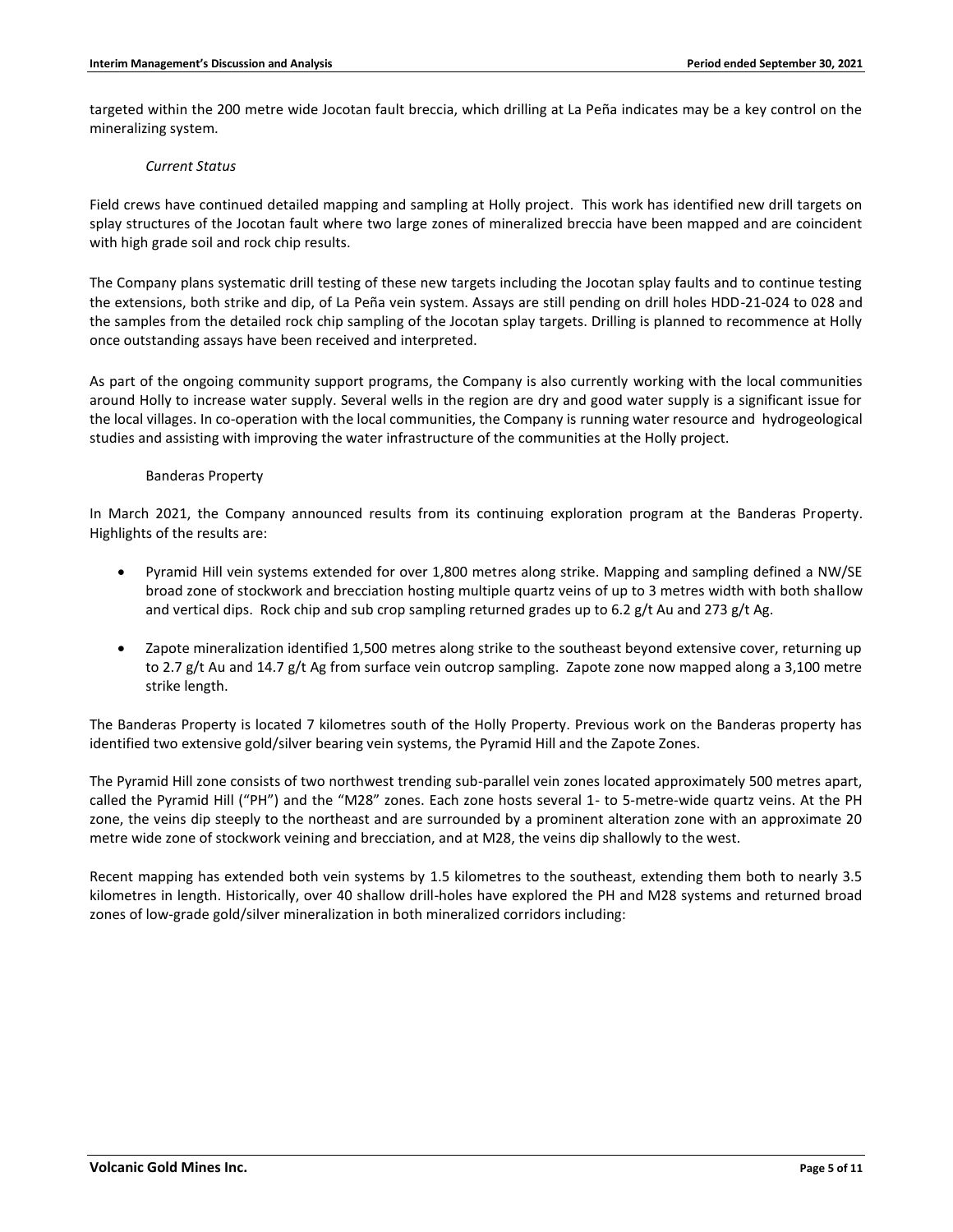| Hole_ID        | <b>From</b> | To    | Interval (m) | Au $(g/t)$ | Ag $(g/t)$ | AuEq $*(g/t)$ | Zone |
|----------------|-------------|-------|--------------|------------|------------|---------------|------|
| <b>BDD-003</b> | 12.2        | 38.1  | 25.9         | 0.74       | 33.7       | 1.19          | M28  |
| <b>BDD-004</b> | 53.1        | 74.7  | 21.6         | 1.25       | 29.6       | 1.64          | M28  |
| <b>BDD-005</b> | 24.4        | 40.2  | 15.8         | 0.89       | 22.1       | 1.18          | M28  |
| <b>BDD-007</b> | 67.1        | 83.7  | 16.6         | 1.22       | 22.3       | 1.52          | M28  |
| <b>BDD-008</b> | 81.7        | 114   | 32.3         | 1.25       | 29.6       | 1.64          | M28  |
| <b>BDD-014</b> | 36.3        | 58.5  | 22.2         | 0.9        | 48.3       | 1.54          | PH   |
| <b>BDD-015</b> | 79.2        | 114.3 | 35.1         | 0.5        | 7.3        | 0.60          | PH   |
| <b>BDD-016</b> | 126.5       | 156.1 | 29.6         | 0.7        | 3.2        | 0.74          | PH   |
| <b>BDD-018</b> | 65.2        | 89.9  | 24.7         | 0.68       | 41.6       | 1.23          | M28  |
| <b>BDD-019</b> | 74.7        | 94.5  | 19.8         | 1.05       | 42         | 1.61          | M28  |
| BDD05-031      | 152.5       | 188.8 | 36.3         | 1.03       | 2.3        | 1.06          | PH   |
| BDD11-013      | 61.5        | 82.3  | 20.8         | 2.1        | 38.1       | 2.61          | M28  |
| BRC04-024      | 167         | 171.5 | 4.5          | 24.6       | 185.3      | 27.1          | M28  |
| BRC04-027      | 67.5        | 85.5  | 18           | 0.4        | 5.4        | 0.47          | PH   |
| BRC04-028      | 85.5        | 129   | 43.5         | 0.4        | 6.1        | 0.48          | PH   |

\*AuEq calculated using a 75:1 Ag to Au ratio

Long sections of previous drilling and surface sampling at PH and M28 can be found on the Company's website.

The Zapote Zone is located 1,500 metres to the west of the Pyramid Hill. Numerous quartz veins and extensive alteration occurs at the contact between a large Dacitic dome and the andesite and rhyolite country rock. Historic rock chip sampling over an area 150 metres wide along 800 metres of this contact has returned strongly anomalous gold/silver mineralization. To the southeast, the mineralization disappears under an extensive area of thick colluvium. No drilling has been conducted at Zapote target.

Recent sampling has identified the continuation of the Zapote system 850 metres along strike to the southeast, where recent sampling returned values up to 2.7 g/t Au and 14.7 g/t Ag.

The planned drill program at Banderas has been suspended while the Company works on access agreements with an adjoining community. The Company has access agreements in place with the community covering the drill project at Banderas, but further consultation and work is required with the adjoining community to ensure the benefits of the project are spread out and all affected communities in the area consent.

# *Technical Information*

Bruce A. Smith, M.Sc., MAIG., a member of the Australian Institute of Geoscientists, is a Qualified Person as defined by National Instrument 43-101, and has approved the disclosure of the technical information in this Interim MD&A.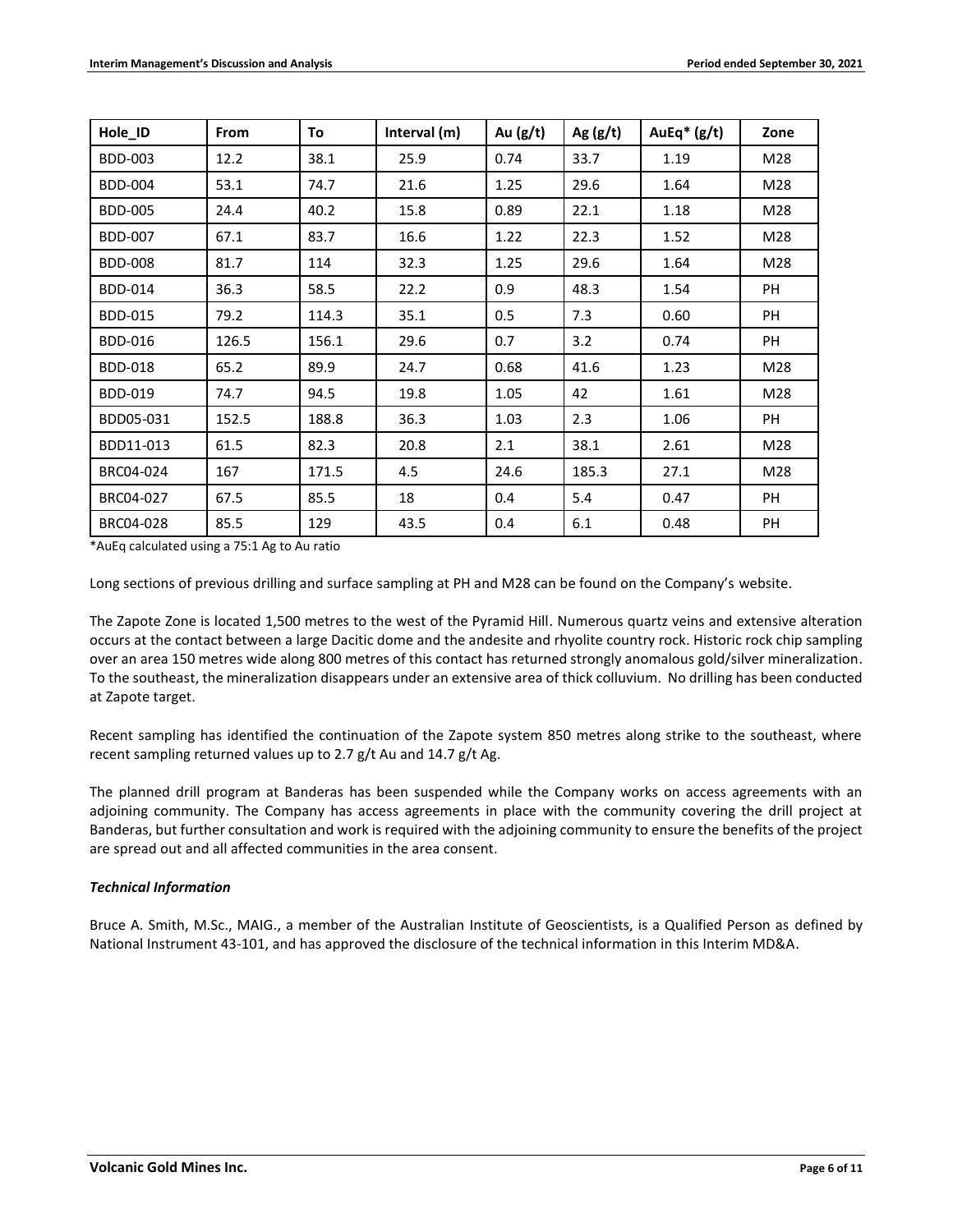#### **RESULT OF OPERATIONS**

All references to 'loss' in the results of operations discussion below refers to the loss attributed to equity shareholders of the Company.

#### *Quarter ended September 30, 2021*

During the quarter ended September 30, 2021 the Company incurred a loss of \$1,197,667, compared to a loss of \$223,139 for the quarter ended September 30, 2020. Significant expenses for the three-month periods are as follows:

|                                 | September 30, 2021 | September 30, 2020 |
|---------------------------------|--------------------|--------------------|
| <b>Exploration expenditures</b> | 1,055,638          | 100,852            |
| Consulting and management fees  | 18,000             | 36,492             |
| Depreciation                    | 9,638              | 92                 |
| Legal and audit fees            | 2,121              | 34,450             |
| Office and administration       | 22,450             | 12,547             |
| Salaries and benefits           | 21.996             | 15,870             |
| Share-based payments            | 43,952             |                    |
| Shareholder communications      | 20.346             | 20,195             |

The loss for the quarter ended September 30, 2021 was significantly higher than the comparative quarter due to exploration expenditures of \$1,055,638 relating to the Holly and Banderas properties compared to \$100,852 for the comparative quarter. The current quarter also recorded a share-based payments expense of \$43,952 relating to the granting of stock options whereas no such expense was recorded in the comparative quarter. Office and administration and salaries and benefits costs were both higher in the current quarter due to the Company being more active than in the comparative quarter. Depreciation expense for the current quarter is higher due to the acquisition of exploration equipment during the current fiscal year, the most significant being vehicles. Consulting and management fees were lower in the current quarter due in part to no third-party advisory fees being incurred compared to \$13,217 in the comparative quarter. The significantly higher legal and audit fees incurred during the comparative quarter were related to finalizing the Holly and Banderas option agreement.

#### *Nine months ended September 30, 2021*

During the nine-month period ended September 30, 2021 the Company incurred a loss of \$3,264,353, compared to a loss of \$341,328 for the nine-month period ended September 30, 2020. Significant revenue and expenses for the nine-month periods are as follows:

|                                    | September 30, 2021 | September 30, 2020 |
|------------------------------------|--------------------|--------------------|
| <b>Exploration expenditures</b>    | 2,324,864<br>S     | 124,565            |
| Consulting and management fees     | 54,000             | 73,742             |
| Depreciation                       | 22.499             | 277                |
| Legal and audit fees               | 2,121              | 35,306             |
| Office and administration          | 62,819             | 31,118             |
| Salaries and benefits              | 67.953             | 31,569             |
| Share-based payments               | 605,971            |                    |
| Shareholder communications         | 91.525             | 21,555             |
| Transfer agent and regulatory fees | 20,682             | 17,902             |

Similar to the quarterly comparison, the loss for the current nine-month period was significantly higher than the comparative period due to exploration expenditures of \$2,324,864 and a share-based payments expense of \$605,971 relating to the granting of stock options compared to exploration costs of \$124,565 and no share-based payment expense for the comparative period. Also similar to the quarterly comparison were higher office and administration, salaries and benefits, and depreciation expenses due to a higher level of corporate activity and equipment purchases. The higher shareholder communication expense for the current period relates to investor relations and promotional activities that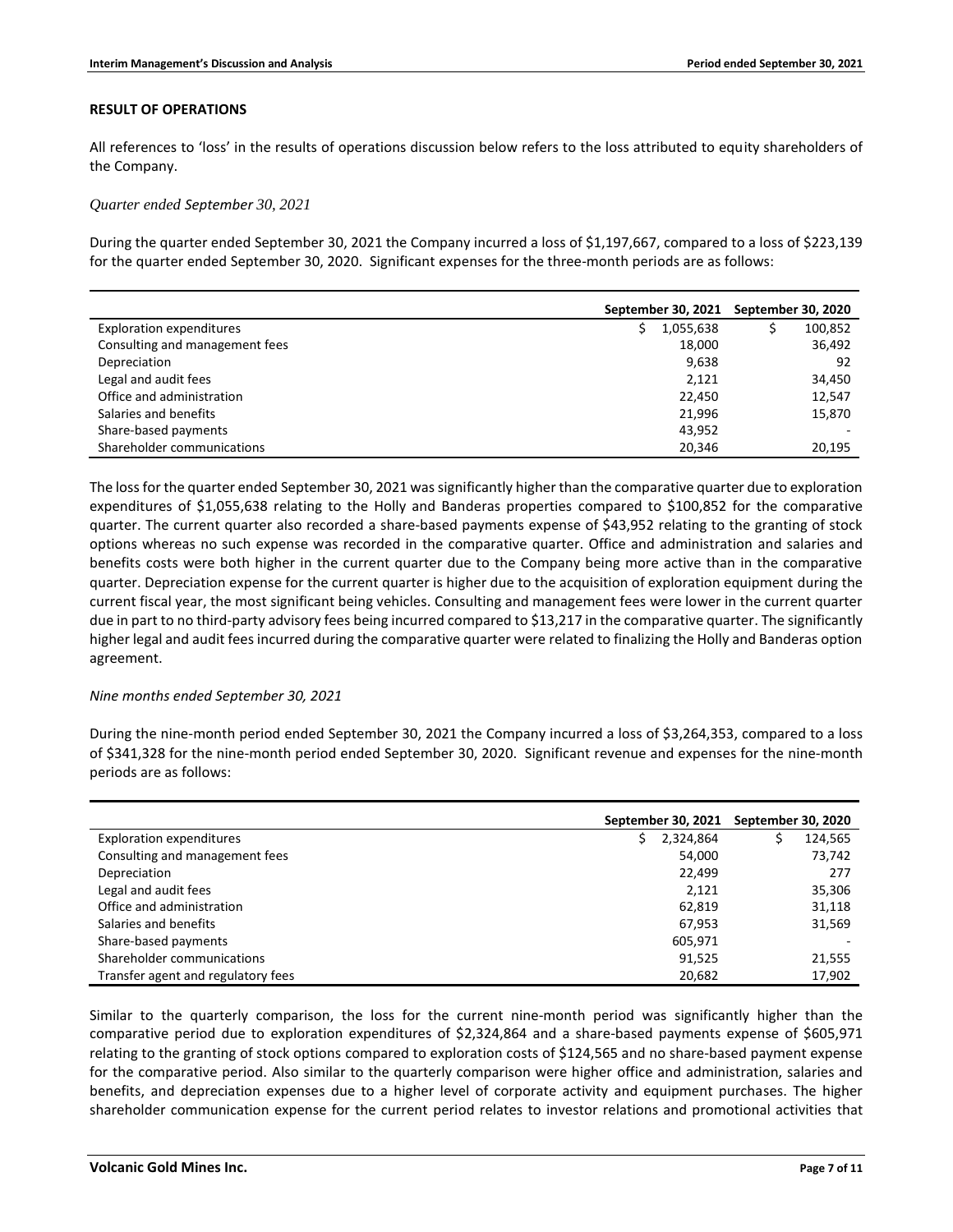took place throughout the entire nine-month period while such activities were not significant until the latter part of the comparative period. Legal and audit fees were higher during the comparative period for the same reason as in the quarterly comparison.

For both the current quarterly and nine-month periods, exploration expenditures include a portion of fees paid to Simon Ridgway, a Director and CEO of the Company, and fees paid to Michael Povey, a Director and Chairman of the Company. Consulting and management fees for the current periods also consisted of a portion of fees paid to Mr. Ridgway and Mr. Povey whereas the cost for the comparative periods also included fees paid to Charles Straw, a Director and former Chief Executive Officer of the Company. Office and administration costs relate mostly to an administrative cost sharing agreement with Gold Group Management Inc. ("Gold Group"), a private company controlled by Mr. Ridgway which is reimbursed by the Company for certain shared rent and other corporate expenses paid by Gold Group on behalf of the Company. Salaries and benefits costs relate primarily to Gold Group which provides administrative personnel, including the Company's Chief Financial Officer and Corporate Secretary.

# **SUMMARY OF QUARTERLY RESULTS**

The Company's quarterly mineral properties, working capital balance and operating results over the last eight quarters are summarized as follows:

|                                                                                                            | Sept <sup>'21</sup> | June '21     | Mar '21      | Dec '20      | Sept '20    | June '20  | Mar '20   | Dec '19   |
|------------------------------------------------------------------------------------------------------------|---------------------|--------------|--------------|--------------|-------------|-----------|-----------|-----------|
| Total assets                                                                                               | \$9,433,293         | \$10,284,441 | \$11,550,808 | \$11,938,523 | \$4,665,141 | \$291,118 | \$193,686 | \$232,044 |
| Working capital (deficiency)<br>Loss and comprehensive loss<br>attributed to equity<br>shareholders of the | 8,828,279           | 9,973,894    | 10,980,427   | 11,559,987   | 4.249.908   | 51,823    | (6, 164)  | 38,827    |
| Company<br>Basic and diluted loss per<br>share attributed to equity                                        | 1,197,667           | 1,034,675    | 1,032,011    | 1,919,251    | 223.139     | 73,106    | 45,083    | 17,523    |
| shareholders of the Company                                                                                | 0.03                | 0.02         | 0.02         | 0.08         | 0.01        | 0.01      | 0.01      | 0.00      |

Total assets and working capital positions increased significantly in the third and fourth quarters of 2020 due to the completion of private placement and public offering financings. The loss amounts for the three quarters ended June 30, 2020 reflect that there was a minimal amount of exploration expenditures incurred during those periods. Increased expenditures during the four most recently completed quarters relate to exploration activity in Guatemala. The loss for the quarter ended December 31, 2020 wassignificantly higher than all other quarters presented due to a share-based payments expense of \$1,458,521 relating to the granting of stock options. The loss for the quarter ended March 31, 2021 also included a share-based payments expense of \$518,545.

# **LIQUIDITY AND CAPITAL RESOURCES**

The Company has financed its operations to date primarily through the issuance of common shares. The Company's exploration activities do not provide a source of income and therefore the Company has a history of losses and an accumulated deficit.

As at September 30, 2021, the Company had current assets of \$9,098,326 and current liabilities of \$270,047, resulting in working capital of \$8.83 million.

During the 2020 fiscal year, the Company raised gross proceeds of \$8.6 million from a bought deal public financing and concurrent non-brokered private placement and gross proceeds of \$5.0 million from a non-brokered private placement. Cash share issuance costs for these financings totaled \$1,192,131. During the period ended September 30, 2021, the Company received proceeds of \$99,780 from the exercise of 332,600 share purchase warrants. The net proceeds from the 2020 financings continue to be used for working capital purposes and to fund exploration activities in Guatemala.

The Company expects its capital resources to be sufficient to carry out its planned exploration expenditures and cover operating costs through the next twelve months.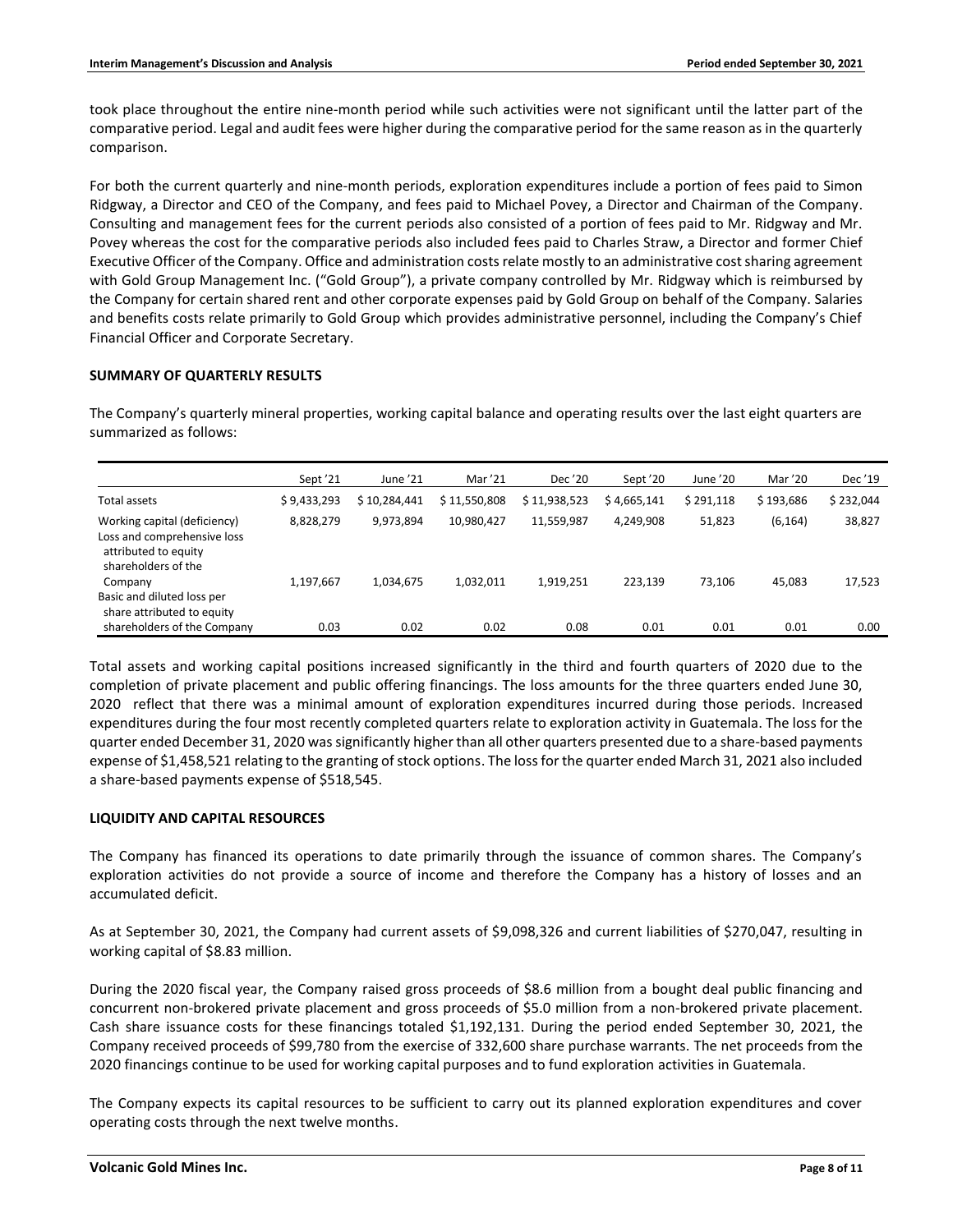The Company's condensed consolidated interim financial statements have been prepared on a going concern basis which assumes that the Company will be able to realize its assets and discharge its liabilities in the normal course of business for the foreseeable future. The Company's continuing operations rely on the ability of the Company to continue to raise capital as and when needed.

# **OUTSTANDING SHARE, COMPENSATION OPTIONS, OPTIONS AND WARRANTS DATA**

At the date of this Interim MD&A, the Company had outstanding 44,933,710 common shares and the following compensation options, stock options, and warrants:

| No. of                 |                       |                    |  |
|------------------------|-----------------------|--------------------|--|
| compensation           |                       |                    |  |
| options <sup>(1)</sup> | <b>Exercise price</b> | <b>Expiry date</b> |  |
| 741,870                | \$0.55                | October 20, 2022   |  |

 $<sup>(1)</sup>$  Each compensation option is exercisable to purchase one common share and one-half warrant. Each whole warrant</sup> is exercisable to purchase one common share at \$0.70 until October 20, 2022.

| No. of options  | <b>Exercise price</b> | <b>Expiry date</b> |
|-----------------|-----------------------|--------------------|
| 2,525,000       | \$0.57                | October 6, 2030    |
| 325,000         | \$0.57                | October 8, 2030    |
| 300,000         | \$0.45                | January 6, 2031    |
| 800,000         | \$0.57                | January 27, 2031   |
| 3,950,000       |                       |                    |
|                 |                       |                    |
| No. of warrants | <b>Exercise price</b> | <b>Expiry date</b> |
| 1,851,237       | \$5.60                | March 8, 2022      |
| 8,073,797       | \$0.70                | April 20, 2022     |
| 10,831,100      | \$0.30                | July 26, 2022      |
| 20,756,134      |                       |                    |

# **TRANSACTIONS WITH RELATED PARTIES**

See Note 8 of the condensed consolidated interim financial statements for the nine months ended September 30, 2021 for details of other related party transactions which occurred in the normal course of business.

# **ACCOUNTING POLICIES AND BASIS OF PRESENTATION**

The Company's significant accounting policies are presented in the audited consolidated financial statements for the year ended December 31, 2020.

# **FUTURE ACCOUNTING CHANGES**

The Company has reviewed upcoming policies and determined that none are expected to have an impact on the Company's condensed consolidated interim financial statements.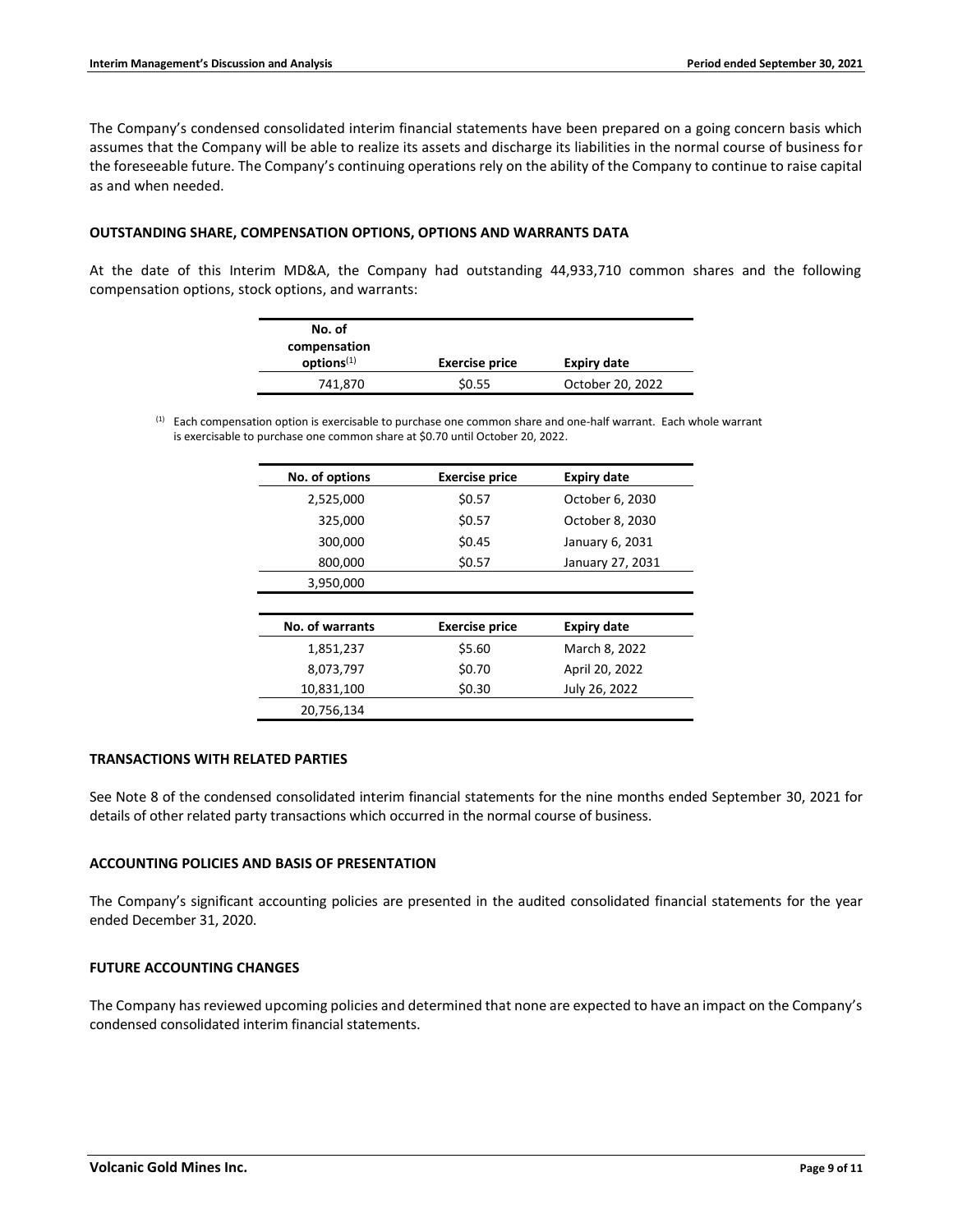#### **RISKS AND UNCERTAINTIES**

The operations of the Company are highly speculative due to the high-risk nature of its business in the mineral exploration industry. Companies in the exploration stage face a variety of risks and, while unable to eliminate all of them, the Company aims at managing and reducing such risks as much as possible. The Company faces a variety of risk factors such as, but not limited to, the following:

# *Global Pandemic*

The Company faces risks related to health epidemics and other outbreaks of communicable diseases, which could significantly disrupt its operations and may materially and adversely affect its business and financial conditions. The Company's business could be adversely impacted by the effects of the COVID-19 coronavirus which was declared a global pandemic by the World Health Organization in March 2020.

The international governmental restrictions imposed due to COVID-19 have led to significant restrictions on travel, temporary business closures, quarantines, global stock market volatility and a general reduction in consumer activity. Such public health restrictions can also result in operating and supply chain delays and disruptions, declining trade and market sentiment, reduced movement of people and labour shortages, and shipping disruption and shutdowns, all of which could affect commodity prices, interest rates, credit ratings, credit risk and inflation.

# *Mineral Property Exploration and Mining Risks*

The business of mineral deposit exploration and extraction involves a high degree of risk. Few properties that are explored ultimately become producing mines. At present, none of the Company's properties has a known commercial ore deposit. The main operating risks include: securing adequate funding to maintain and advance future exploration properties; ensuring ownership of and access to mineral properties by confirmation that option agreements, claims and leases are in good standing; and obtaining permits for drilling and other exploration activities.

# *Joint Venture Funding Risk*

The Company's strategy may include seeking partners through joint ventures to fund future exploration and project development. The main risk of this strategy is that funding partners may not be able to raise sufficient capital in order to satisfy exploration and other expenditure terms in a particular joint venture agreement. As a result, exploration and development of future property interests may be delayed depending on whether the Company can find another partner or has enough capital resources to fund the exploration and development on its own.

# *Commodity Price Risk*

The Company is exposed to commodity price risk. Declines in the market price of gold, base metals and other minerals may adversely affect the Company's ability to raise capital or attract joint venture partners in order to fund its ongoing operations. Commodity price declines could also reduce the amount the Company would receive on the disposition of any of its mineral properties to a third party.

# *Financing and Share Price Fluctuation Risks*

The Company has limited financial resources, has no source of operating cash flow and has no assurance that additional funding will be available to it for further exploration and development of projects. Exploration and development of future projects may be dependent upon the Company's ability to obtain financing through equity or debt financing or other means. Failure to obtain this financing could result in delay or indefinite postponement of exploration and development which could result in the loss of properties.

Securities markets have at times in the past experienced a high degree of price and volume volatility, and the market price of securities of many companies, particularly those considered to be exploration stage companies such as the Company, have experienced wide fluctuations in share prices which have not necessarily been related to their operating performance, underlying asset values or prospects. There can be no assurance that these kinds of share price fluctuations will not occur in the future, and if they do occur, how severe the impact may be on the Company's ability to raise additional funds through equity issues and corresponding effect on the Company's financial position.